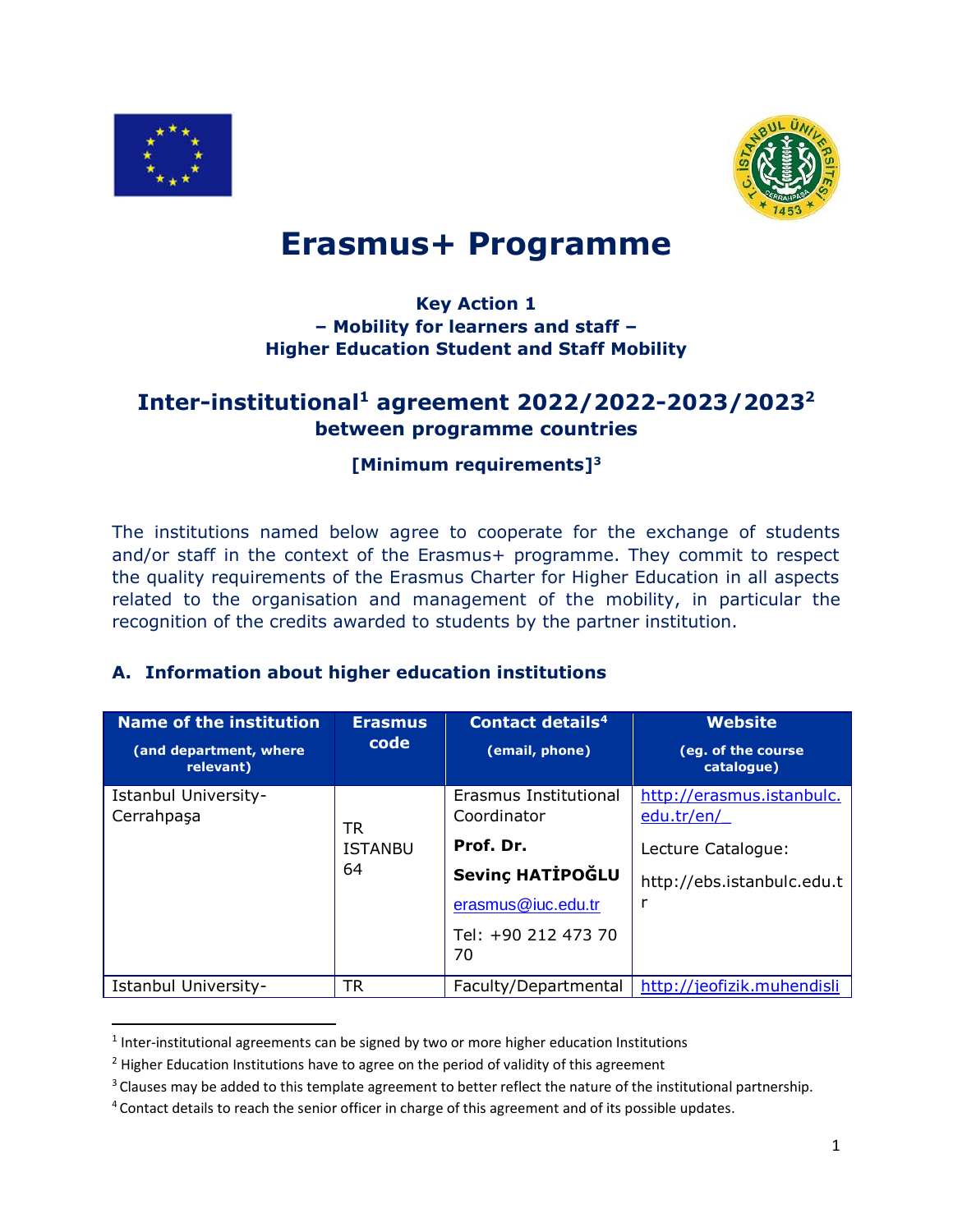| Cerrahpaşa                                                                                                | <b>ISTANBU</b> | Coordinator                                                                                 | k.istanbulc.edu.tr/en/                                      |
|-----------------------------------------------------------------------------------------------------------|----------------|---------------------------------------------------------------------------------------------|-------------------------------------------------------------|
| Engineering Faculty,<br>Department of Geophysical<br>Engineering                                          | 64             | Prof. Dr. Ethem<br><b>GÖRGÜN</b><br>Email:<br>ethem.gorgun@iuc.e<br>du.tr                   |                                                             |
|                                                                                                           |                |                                                                                             |                                                             |
| <b>CHARLES UNIVERSITY IN</b><br><b>PRAGUE</b>                                                             | CZ<br>PRAHA07  | Erasmus Institutional<br>Coordinator<br>Mgr. Ester Brožová<br>ester.brozova@ruk.c<br>uni.cz | https://cuni.cz/UKEN-<br>145.html                           |
|                                                                                                           |                | <b>Faculty Erasmus</b><br>Office<br>erasmus@natur.cuni.<br>CZ                               | https://www.natur.cuni.c<br>z/eng/study/erasmus/era<br>smus |
| <b>CHARLES UNIVERSITY IN</b><br><b>PRAGUE</b>                                                             |                | Faculty/Departmental<br>Coordinator                                                         |                                                             |
| Faculty of Science,<br>Institute of Hydrogeology,<br>Engineering Geology and<br><b>Applied Geophysics</b> |                | Doc. RNDr. Günther<br>Kletetschka, Ph.D.<br>kletetsg@natur.cuni.<br>CZ                      |                                                             |

## **B. Mobility numbers<sup>5</sup> per academic year**

*The partners commit to amend the table below in case of changes in the mobility data by no later than the end of January in the preceding academic year.*

#### **Student Mobility (SMS)**

 $\overline{a}$ 

| <b>FROM</b>     | TO'             |      | <b>Subject Subject Study</b> |              | Number of student |
|-----------------|-----------------|------|------------------------------|--------------|-------------------|
| <b>TErasmus</b> | <b>LErasmus</b> | area | area                         | <i>cvcle</i> | mobility periods  |

<sup>5</sup> Mobility numbers can be given per sending/receiving institutions *and per education field (optional\*: <http://www.uis.unesco.org/Education/Pages/international-standard-classification-of-education.aspx>)*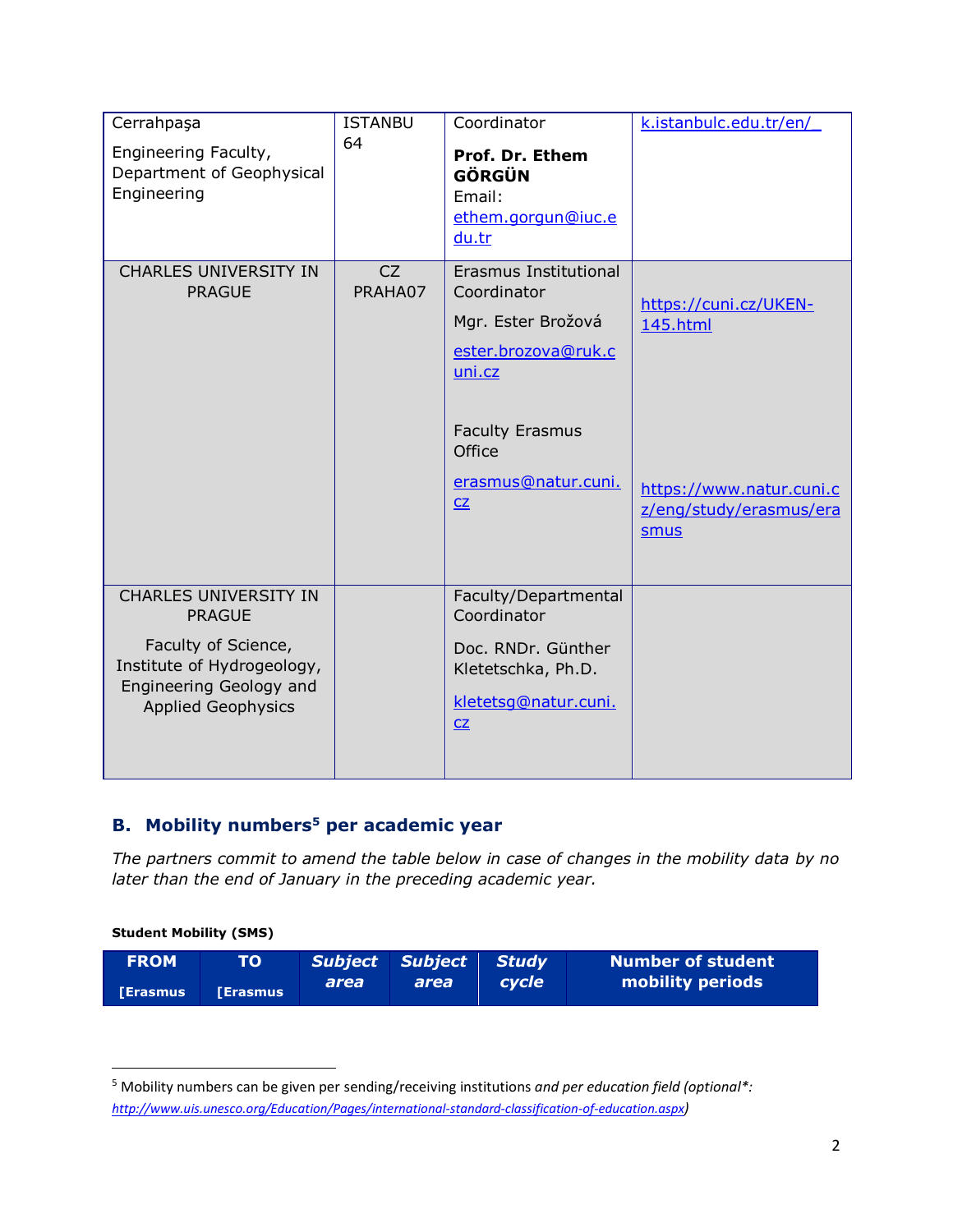| code of the<br>sending<br>institution] | code of the<br>receiving<br>institution] | code<br>$\ast$<br>[ISCED] | name<br>$\star$  | [short<br>cycle,<br>$1^{st}$ , $2^{nd}$<br>or $3^{rd}$ ]<br>$\ast$ | <b>Student</b><br>Mobility for<br><b>Studies</b><br>[total number of<br>months of the<br>study periods or<br>average<br>$duration*$ ] | <b>Student</b><br>Mobility for<br><b>Traineeships</b> |
|----------------------------------------|------------------------------------------|---------------------------|------------------|--------------------------------------------------------------------|---------------------------------------------------------------------------------------------------------------------------------------|-------------------------------------------------------|
| TR ISTANBU<br>64                       | CZ PRAHA07                               |                           |                  | 1 <sup>st</sup>                                                    | $2 \times 6$ month                                                                                                                    |                                                       |
|                                        |                                          | 443                       | Earth<br>Science | 2 <sub>nd</sub>                                                    | $2 \times 6$ month                                                                                                                    |                                                       |
|                                        |                                          |                           |                  | 3rd                                                                | $2 \times 6$ month                                                                                                                    |                                                       |
| CZ<br>PRAHA07                          | TR ISTANBU<br>64                         | 443                       | Earth<br>Science | 1 <sup>st</sup>                                                    | $2 \times 6$ month                                                                                                                    |                                                       |
|                                        |                                          |                           |                  | 2 <sub>nd</sub>                                                    | $2 \times 6$ month                                                                                                                    |                                                       |
|                                        |                                          |                           |                  | 3rd                                                                | $2 \times 6$ month                                                                                                                    |                                                       |

*[\*Optional: subject area code & name and study cycle are optional. Inter-institutional agreements are not compulsory for Student Mobility for Traineeships or Staff Mobility for Training. Institutions may agree to cooperate on the organisation of traineeship; in this case they should indicate the number of students that they intend to send to the partner country. Total duration in months/days of the student/staff mobility periods or average duration can be indicated if relevant.]*

| <b>FROM</b>                                               | <b>TO</b>                                                   | <b>Subject</b><br>area | <b>Subject</b><br>area | <b>Number of staff mobility periods</b>                                                                                         |                                       |
|-----------------------------------------------------------|-------------------------------------------------------------|------------------------|------------------------|---------------------------------------------------------------------------------------------------------------------------------|---------------------------------------|
| <b>[Erasmus</b><br>code of the<br>sending<br>institution] | <b>[Erasmus</b><br>code of the<br>receiving<br>institution] | code<br>ж<br>[ISCED]   | name<br>$\ast$         | <b>Staff Mobility for</b><br><b>Teaching</b><br><i>ftotal number of days</i><br>of teaching periods or<br>average duration $*1$ | <b>Staff Mobility</b><br>for Training |
| TR ISTANBU<br>64                                          | CZ PRAHA07                                                  | 443                    | Earth<br>Science       | $2 \times 5$ days(8)<br>hours)                                                                                                  | $2 \times 5$ days                     |
| CZ PRAHA07                                                | <b>TR ISTANBU</b><br>64                                     | 443                    | Earth<br>Science       | $2 \times 5$ days(8)<br>hours)                                                                                                  | $2 \times 5$ days                     |

#### **Staff Mobility (STT or STA)**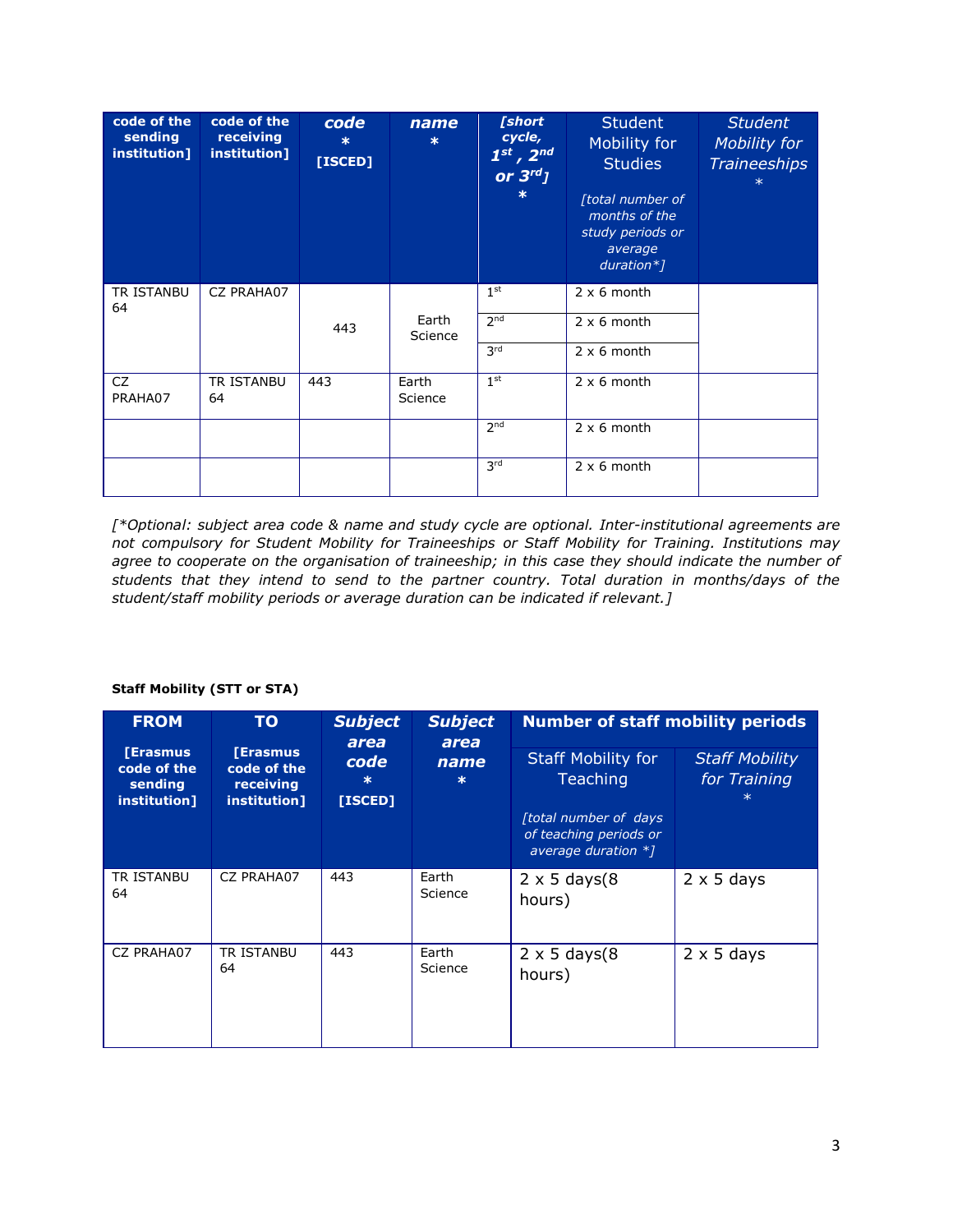### **C. Recommended language skills**

The sending institution, following agreement with the receiving institution, is responsible for providing support to its nominated candidates so that they can have the recommended language skills at the start of the study or teaching period:

| Receiving<br>institution | <b>Optional:</b><br><b>Subject</b><br>area | <b>Language</b><br><b>Language</b><br>of<br>of<br>instruc-<br>instruc-<br>tion 1<br>tion 2 |         | <b>Recommended language of</b><br>instruction level <sup>6</sup> |                                             |  |
|--------------------------|--------------------------------------------|--------------------------------------------------------------------------------------------|---------|------------------------------------------------------------------|---------------------------------------------|--|
| <b>[Erasmus</b><br>code] |                                            |                                                                                            |         | <b>Student Mobility</b><br>for Studies                           | <b>Staff Mobility for</b><br>Teaching       |  |
|                          |                                            |                                                                                            |         | [Minimum<br>recommended level:<br>B1                             | Minimum<br>recommended level:<br><b>B21</b> |  |
| TR ISTANBU<br>64         |                                            | English                                                                                    | Czech   | <b>B2</b>                                                        | B <sub>2</sub>                              |  |
| CZ PRAHA07               |                                            | English                                                                                    | Turkish | <b>B2</b>                                                        | B <sub>2</sub>                              |  |

For more details on the language of instruction recommendations, see the course catalogue of each institution *[Links provided on the first page].*

### **D. Additional requirements**

*[To be completed if necessary, other requirements may be added on academic or organisational aspects, e.g. the selection criteria for students and staff; measures for preparing, receiving and integrating mobile students and/or staff]*

*[Please specify whether the institutions have the infrastructure to welcome students and staff with disabilities.]*

#### **TR ISTANBU 64**

 $\overline{a}$ 

- The selection criteria for students and staff are regulated by the sending university; measures for preparing, receiving and integrating mobile students and/or staff are organised by the receiving institution.
- Erasmus Incoming Students have to choose courses from the department with which the agreement is existing, they can choose two courses from any faculties as long as the courses are not overlapping!

<sup>&</sup>lt;sup>6</sup> For an easier and consistent understanding of language requirements, use of the Common European Framework of Reference for Languages (CEFR) is recommended, see <http://europass.cedefop.europa.eu/en/resources/european-language-levels-cefr>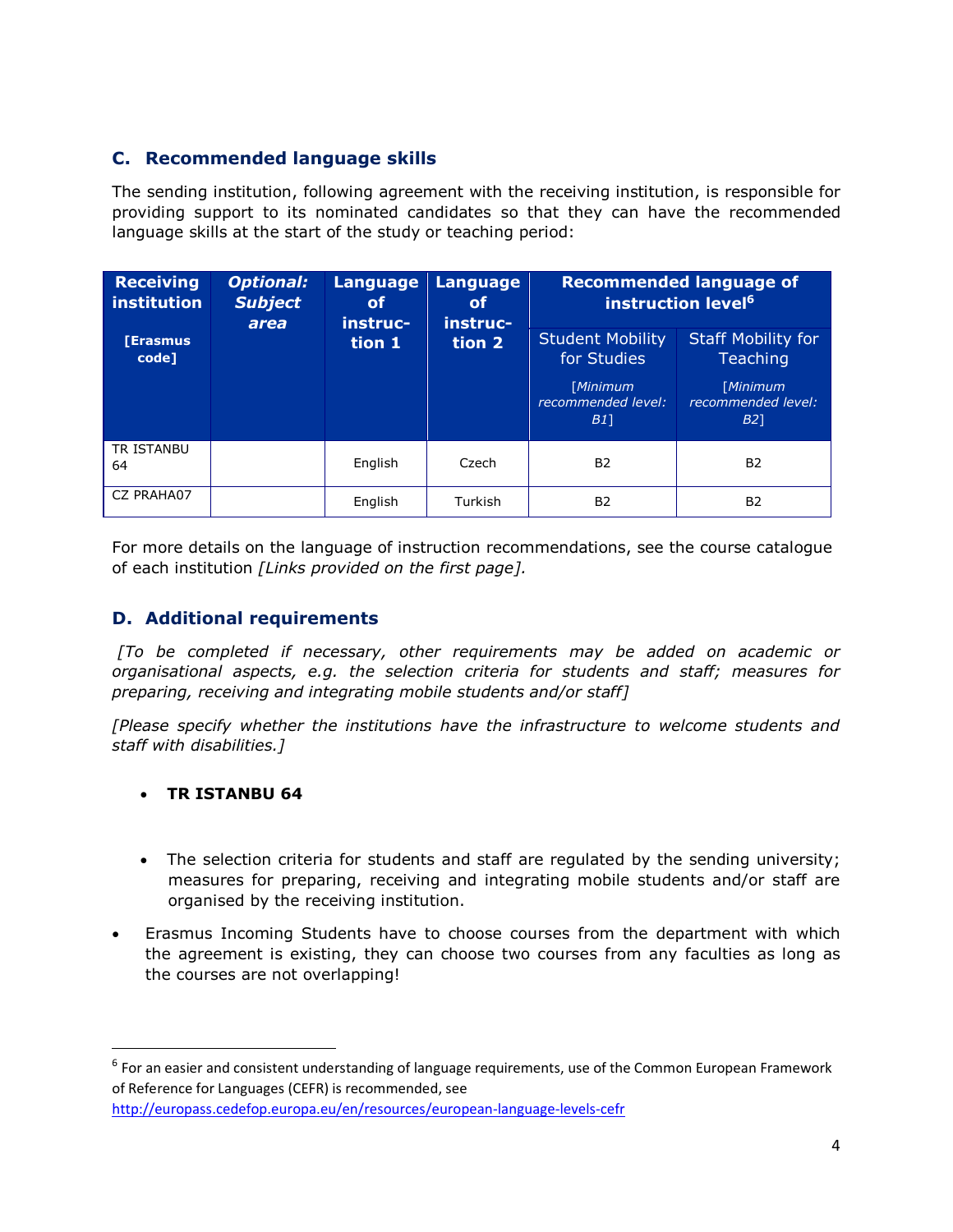For the implementation of STA/STT-mobilities, a letter of invitation – issued by a Istanbul University-Cerrahpaşa contact person – is required.

### **E. Calendar**

1. Applications/information on nominated students must reach the receiving institution by:

| <b>Receiving institution</b><br>[Erasmus code] | Autumn term*<br>[month]             | Spring term*<br>[month]                                              |
|------------------------------------------------|-------------------------------------|----------------------------------------------------------------------|
| TR ISTANBU 64                                  | June 15th                           | November 15th                                                        |
| CZ PRAHA07                                     | May 15th (nomination 15th<br>April) | October 15 <sup>th</sup> (nomination<br>September 15 <sup>th</sup> ) |

*[\* to be adapted in case of a trimester system]*

#### **TR ISTANBU 64**

Information on the Application System is available at

<http://erasmus.istanbulc.edu.tr/en/>

- 2. The receiving institution will send its decision within [6] weeks.
- 3. A Transcript of Records will be issued by the receiving institution no later than [5] weeks after the assessment period has finished at the receiving HEI. *[It should normally not exceed five weeks according to the Erasmus Charter for Higher Education guidelines]*
- 4. Termination of the agreement

The inter-institutional agreement may be amended by mutual agreement. The interinstitutional agreement may be terminated by either party. In the event of unilateral termination, a notice of at least one academic year should be given. In the event of such notice being given, all existing commitments to staff or students will be fulfilled. Neither the European Commission nor the National Agencies can be held responsible in case of a conflict.

#### **F. Information**

**1. Grading systems of the institutions**

TR ISTANBU 64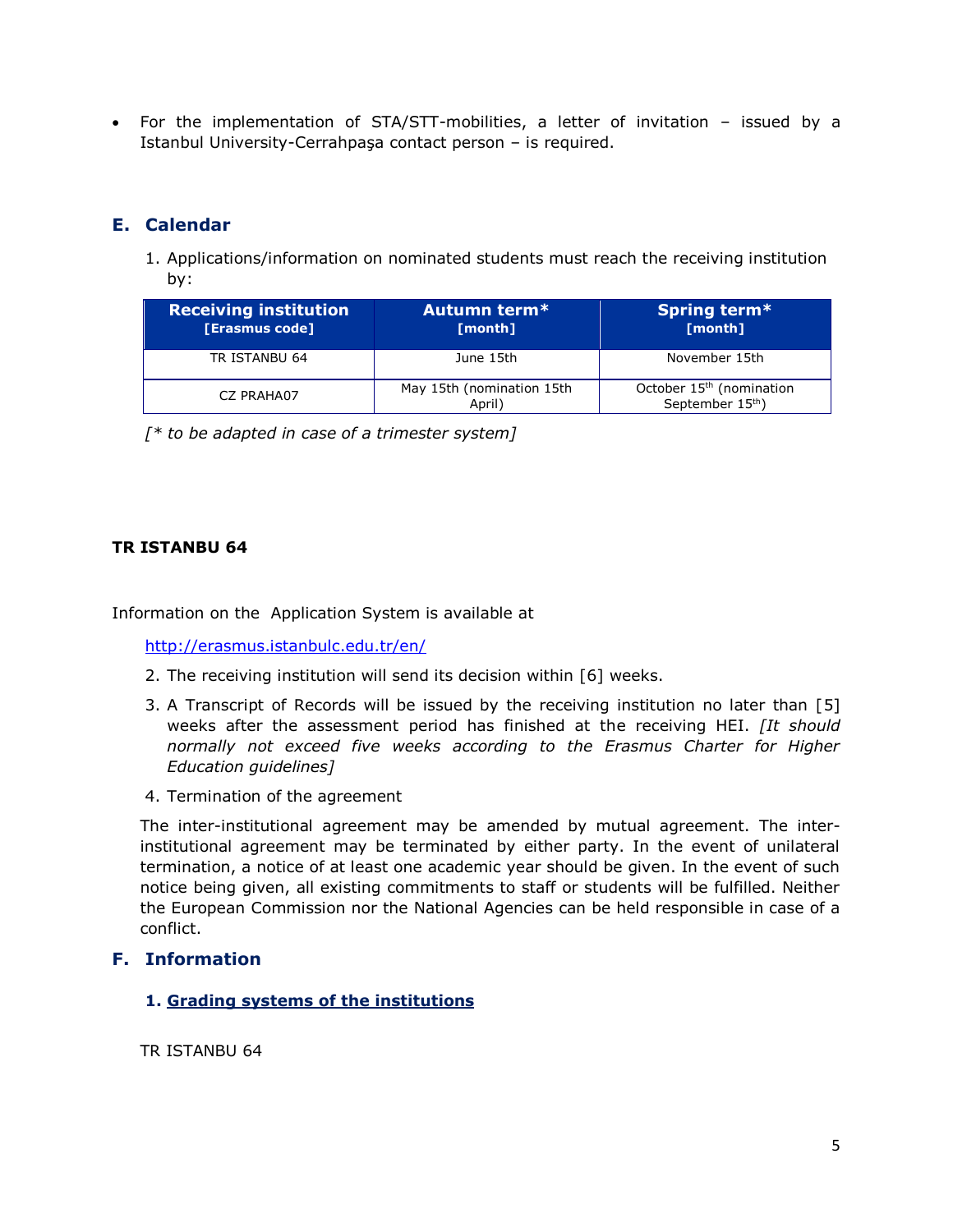**ECTS Credits:** Istanbul University-Cerrahpaşa uses the *European Credit Transfer and Accumulation System* (ECTS) which is a workload-based system for measuring and comparing study results. The student is awarded a certain number of ECTS credits for each course which reflects the workload necessary to successfully complete a course. Credits are awarded only when the student has fulfilled the course requirements, for example regular attendance. The credits are allocated by the individual departments in accordance with the standard workload determined by the respective study and examination regulations whereby one credit equals 30 hours of study. Please note that the Student Exchange Office refrains from prescribing a standard workload per semester.

**GRADES:** Istanbul University-Cerrahpaşa recommends the following grading equivalency table:

| Cooresponding<br>Grades in<br><b>Numbers</b> | Cooresponding<br>I.U. Grades | <b>ECTS</b><br>Grades |
|----------------------------------------------|------------------------------|-----------------------|
| 4.00                                         | AA                           | А                     |
| 3.50                                         | BA                           | В                     |
| 3.00                                         | ΒB                           | C                     |
| 2.50                                         | CB                           | D                     |
| 2.00                                         | CC                           | F                     |
| 1.50                                         | DC                           |                       |
| 1.00                                         | DD                           |                       |
| 0.00                                         | FF                           | FX                    |
| 0.00                                         | FD                           | F                     |
|                                              | G                            |                       |
|                                              | м                            |                       |

CZ PRAHA07 - <https://cuni.cz/UKEN-361.html>

#### **2. Visa**

The sending and receiving institutions will provide assistance, when required, in securing visas for incoming and outbound mobile participants, according to the requirements of the Erasmus Charter for Higher Education.

Information and assistance can be provided by the following contact points and information sources: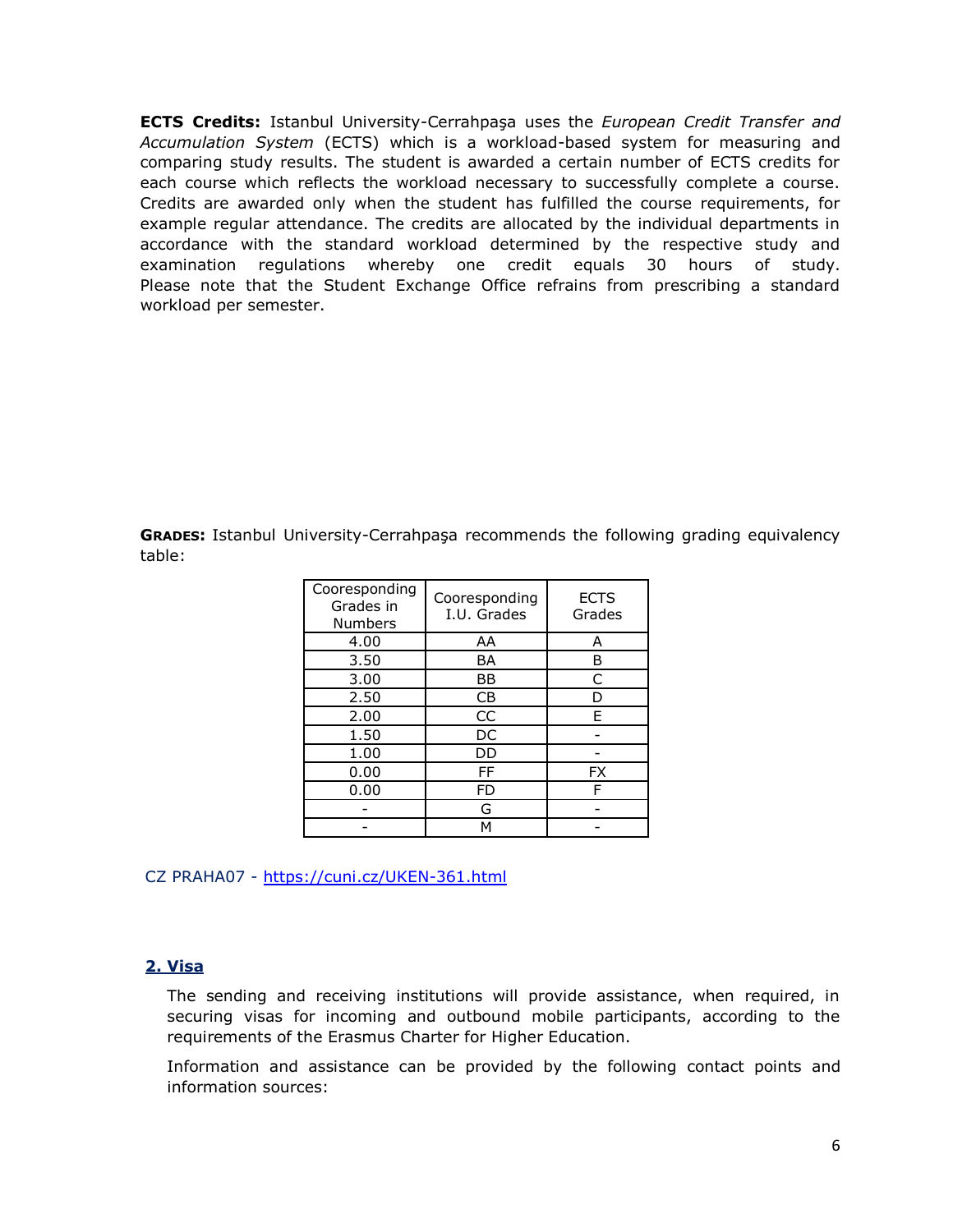| <b>Institution</b><br><b>[Erasmus</b><br>code] | <b>Contact details</b><br>(email, phone) | <b>Website for information</b>             |
|------------------------------------------------|------------------------------------------|--------------------------------------------|
| TR<br>ISTANBU 64                               | erasmus@iuc.edu.tr                       | http://erasmus.istanbulc.edu.tr/en/<br>and |
|                                                |                                          | https://e-ikamet.goc.gov.tr/               |
| CZ.<br>PRAHA07                                 | erasmus@ruk.cuni.cz                      | https://cuni.cz/UKEN-366.html              |

#### **3. Insurance**

The sending and receiving institutions will provide assistance in obtaining insurance for incoming and outbound mobile participants, according to the requirements of the Erasmus Charter for Higher Education.

The receiving institution will inform mobile participants of cases in which insurance cover is not automatically provided. Information and assistance can be provided by the following contact points and information sources:

| <b>Institution</b><br><b>[Erasmus</b><br>code] | <b>Contact details</b><br>(email, phone) | <b>Website for information</b>      |
|------------------------------------------------|------------------------------------------|-------------------------------------|
| TR<br><b>ISTANBU</b><br>64                     | erasmus@iuc.edu.tr                       | http://erasmus.istanbulc.edu.tr/en/ |
| ٢.7<br>PRAHA07                                 | erasmus@ruk.cuni.cz                      | https://cuni.cz/UKEN-366.html       |